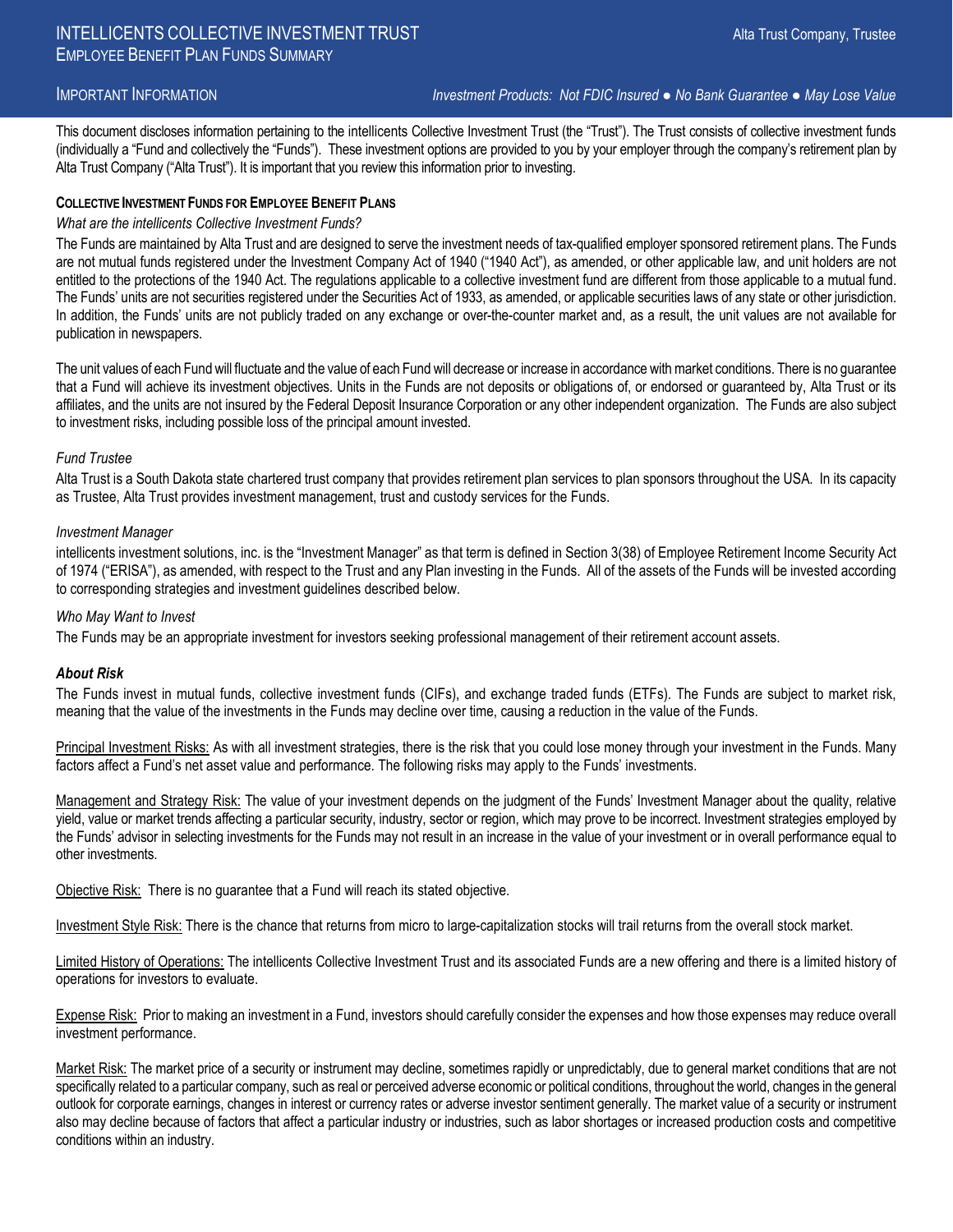# **INTELLICENTS COLLECTIVE INVESTMENT TRUST** (CONTINUED)

**EMPLOYEE BENEFIT PLAN FUNDS SUMMARY** IMPORTANT INFORMATION

Fund of fund Risk: Mutual Funds, Exchange Traded Products (ETPs), Collective Investment Trusts (CITs), and other fund offerings may be subject to investment advisory and other expenses, which will be indirectly paid by the Fund. As a result, the cost of investing in a Fund may materially be higher than a similar Fund that invests direct in securities. Mutual Funds, ETPs, CITs, and other fund offerings are subject to specific risks, depending on the nature of the fund. These risks include but are not limited to market risk, liquidity risk, management risk, credit risk, concentration risk, inflation risk, security type risk, and horizon risk.

Mutual Fund Risk: Mutual Funds are subject to investment advisory and other expenses, which will be indirectly paid by a Fund. As a result, the cost of investing in a Fund will be higher than the cost of investing directly in a mutual fund and may be higher than other mutual funds that invest directly in stocks. Mutual Funds are subject to specific risks, depending on the nature of the fund.

Exchange Traded Funds (ETFs) Risk: ETFs are subject to investment advisory and other expenses, which will be indirectly paid by each Fund. As a result, the cost of investing in a Fund will be higher than the cost of investing directly in an ETF and may be higher than other mutual funds that invest directly in stocks. ETFs are subject to specific risks, depending on the nature of the Fund.

Foreign Investment Risk: The prices of foreign securities may be more volatile than the prices of securities of U.S. issuers because of economic and social conditions abroad, political developments, and changes in the regulatory environments of foreign countries. In addition, changes in exchange rates and interest rates may adversely affect the values of a Fund's foreign investments. Foreign companies are generally subject to different legal and accounting standards than U.S. companies, and foreign financial intermediaries may be subject to less supervision and regulation than U.S. financial firms.

Other Risks: This list of risks is not comprehensive and the Funds may be subject to other risks not specified in this Investor Disclosure.

## **intellicents Preservation CIF**

#### Fund Objective

The fund seeks to emphasize asset classes that traditionally offer income and capital preservation. Generally, this portfolio will invest minimally in stocks as a potential inflation hedge.

#### Investment Guidelines

Asset Classes: Cash, stable value, fixed income, domestic stocks, emerging market stocks, and international stocks Leverage: No economic leverage will be used at the CIF level Security Type: Mutual funds, collective investment funds and exchange traded funds Geography: Mostly domestic but some international exposure Dividends or Distributions: None Derivatives: No direct derivatives held Liquidity: The Investment Manager will retain an appropriate allocation to cash for liquidity purposes

#### **intellicents Conservative CIF**

#### Fund Objective

The fund seeks to emphasize asset classes that traditionally offer income and capital preservation. Generally, this portfolio will invest moderately in stocks as a potential inflation hedge.

#### Investment Guidelines

Asset Classes: Cash, stable value, fixed income, domestic stocks, emerging market stocks, and international stocks Leverage: No economic leverage will be used at the CIF level Security Type: Mutual funds, collective investment funds and exchange traded funds Geography: Mostly domestic but some international exposure Dividends or Distributions: None Derivatives: No direct derivatives held Liquidity: The Investment Manager will retain an appropriate allocation to cash for liquidity purposes

#### **intellicents Moderately Conservative CIF**

#### Fund Objective

The fund seeks to emphasize asset classes that can provide long-term growth and capital preservation. Generally, this portfolio will invest in stocks to aid long-term portfolio growth potential.

#### Investment Guidelines

Asset Classes: Cash, stable value, fixed income, domestic stocks, emerging market stocks, and international stocks Leverage: No economic leverage will be used at the CIF level Security Type: Mutual funds, collective investment funds and exchange traded funds Geography: Mostly domestic but some international exposure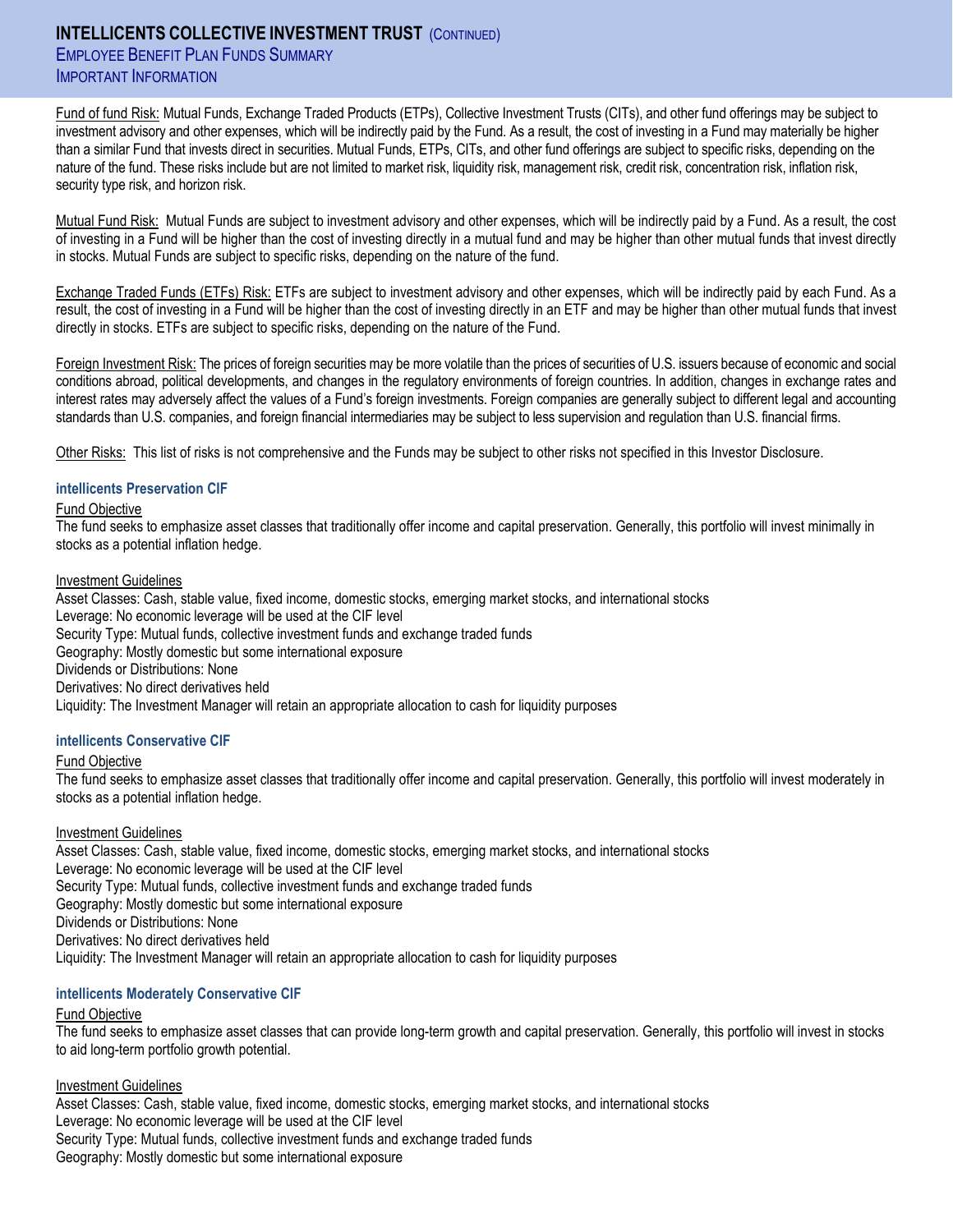# **INTELLICENTS COLLECTIVE INVESTMENT TRUST** (CONTINUED)

**EMPLOYEE BENEFIT PLAN FUNDS SUMMARY** IMPORTANT INFORMATION

Dividends or Distributions: None Derivatives: No direct derivatives held Liquidity: The Investment Manager will retain an appropriate allocation to cash for liquidity purposes

#### **intellicents Moderate CIF**

#### Fund Objective

The fund seeks to emphasize asset classes that can provide long-term growth and more moderate-income growth. Generally, this portfolio will invest more in stocks as well as meaningful exposure to fixed income funds.

#### Investment Guidelines

Asset Classes: Cash, stable value, fixed income, domestic stocks, emerging market stocks, and international stocks Leverage: No economic leverage will be used at the CIF level Security Type: Mutual funds, collective investment funds and exchange traded funds Geography: Mostly domestic but some international exposure Dividends or Distributions: None Derivatives: No direct derivatives held Liquidity: The Investment Manager will retain an appropriate allocation to cash for liquidity purposes

#### **intellicents Moderately Aggressive CIF**

#### Fund Objective

The fund seeks to emphasize asset classes that can provide long-term portfolio growth. Generally, this portfolio will invest more in growth and aggressive growth stocks as well as moderate exposure to fixed income funds.

#### Investment Guidelines

Asset Classes: Cash, stable value, fixed income, domestic stocks, emerging market stocks, and international stocks Leverage: No economic leverage will be used at the CIF level Security Type: Mutual funds, collective investment funds and exchange traded funds Geography: Mostly domestic but some international exposure Dividends or Distributions: None Derivatives: No direct derivatives held Liquidity: The Investment Manager will retain an appropriate allocation to cash for liquidity purposes

#### **intellicents Aggressive CIF**

#### Fund Objective

The fund seeks to emphasize asset classes that can provide long-term portfolio growth. Generally, this portfolio will invest more in growth and aggressive growth stocks as well as modest exposure to fixed income funds.

#### Investment Guidelines

Asset Classes: Cash, stable value, fixed income, domestic stocks, emerging market stocks, and international stocks Leverage: No economic leverage will be used at the CIF level Security Type: Mutual funds, collective investment funds and exchange traded funds Geography: Mostly domestic but some international exposure Dividends or Distributions: None Derivatives: No direct derivatives held Liquidity: The Investment Manager will retain an appropriate allocation to cash for liquidity purposes

#### **Trustee and Management Fees**

There are no sales commissions charged for purchases and sales of interests in the Funds.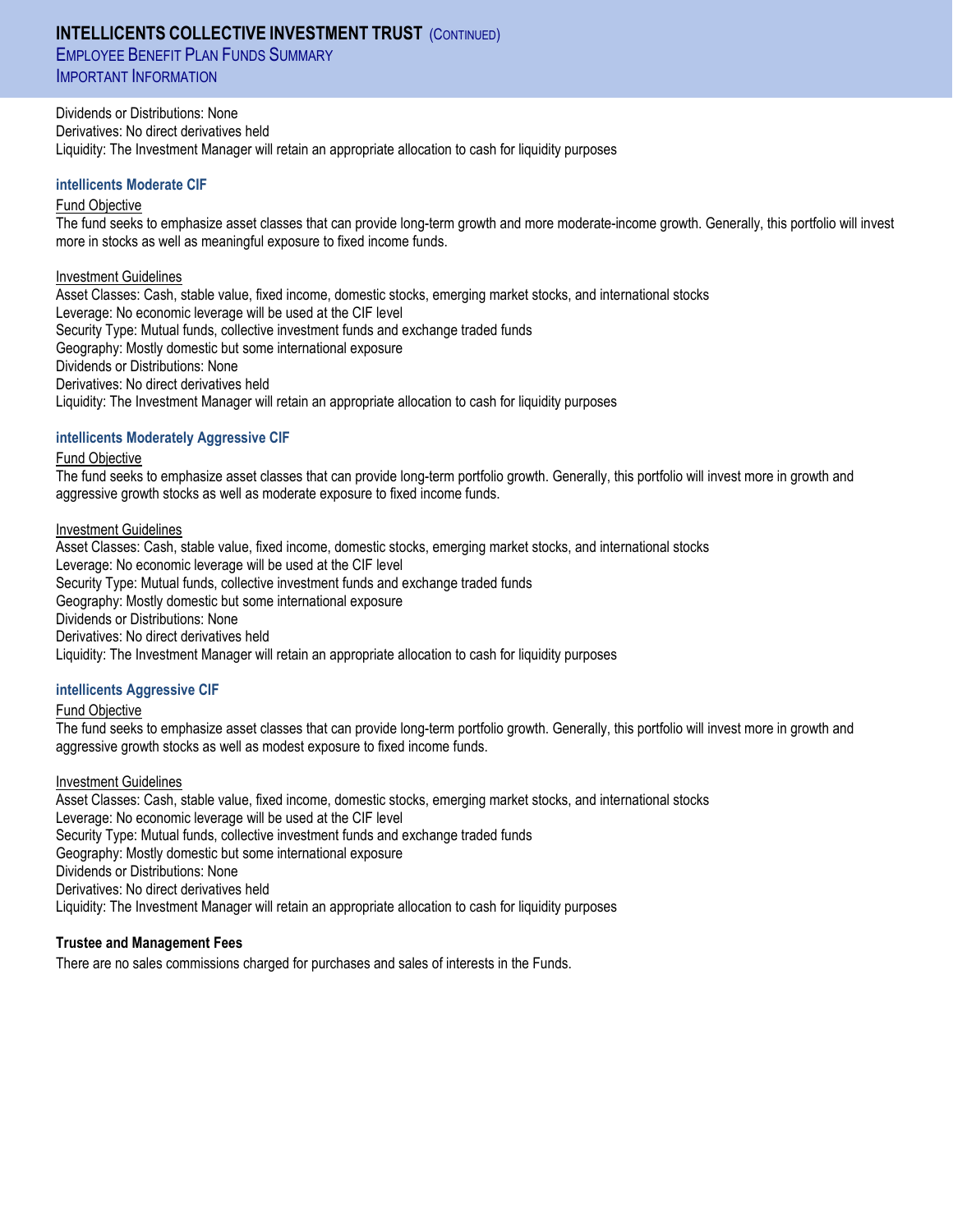# **INTELLICENTS COLLECTIVE INVESTMENT TRUST** (CONTINUED) **EMPLOYEE BENEFIT PLAN FUNDS SUMMARY**

IMPORTANT INFORMATION

#### **Fees**

| Cusip     | <b>Fund Name</b>                          | Trustee Fee <sup>1</sup> | <b>Management Fee<sup>2</sup></b> | Service Fee <sup>3</sup> | Fee Total <sup>4</sup> |
|-----------|-------------------------------------------|--------------------------|-----------------------------------|--------------------------|------------------------|
| 45827Q108 | intellicents Preservation CIF*            | 0.06%                    | $0.00\%$                          | $0.00\%$                 | 0.06%                  |
| 45827Q207 | intellicents Conservative CIF*            | 0.06%                    | $0.00\%$                          | $0.00\%$                 | 0.06%                  |
| 45827Q306 | intellicents Moderately Conservative CIF* | 0.06%                    | $0.00\%$                          | $0.00\%$                 | 0.06%                  |
| 45827Q405 | intellicents Moderate CIF*                | 0.06%                    | $0.00\%$                          | $0.00\%$                 | 0.06%                  |
| 45827Q504 | intellicents Moderately Aggressive CIF*   | 0.06%                    | $0.00\%$                          | $0.00\%$                 | 0.06%                  |
| 45827Q603 | intellicents Aggressive CIF*              | 0.06%                    | $0.00\%$                          | $0.00\%$                 | 0.06%                  |

\*All Funds in the intellicents Collective Investment Trust are restricted to plans advised by intellicents investment advisors, inc.

1 The Trustee Fee for each fund is paid to the Trustee out of Fund assets as compensation for its services and is in addition to the Management and Service Fees. The Trustee Fee tiers as follows:

|                          | Tier 1        | Tier 2         | Tier 3       |
|--------------------------|---------------|----------------|--------------|
|                          | \$0-\$500 mil | Next \$500 mil | Next \$1 bil |
| Trustee Fee              | 06%           | .05%           | .04%         |
| <b>Total Trustee Fee</b> | 06%           | .05%           | .04%         |

2 The Management Fee for each Fund, if any, is paid to the Investment Manager out of Fund assets as compensation for its services and is in addition to the Trustee and Service Fees.

<sup>3</sup> The Service Fee for each Fund, if any, is paid to the custodian or recordkeeper or other eligible party as designated by the Plan Fiduciary and is in addition to the Trustee and Management Fees.

4 The Fee Total for each Fund includes all three fees indicated above. All fees are calculated based on the fair value of the assets held in each Fund as of each Valuation Date (as defined in the Declaration of Trust).

## **Expenses**

In addition to the Fees set forth above in this schedule, other applicable expenses may apply to each Fund for the administration and operation of the Funds as outlined in the Declaration of Trust, including but not limited to custody, audit, transfer agency, etc.

The Investment Manager may choose to invest the Funds' assets in mutual funds, exchange traded funds or other investments that have their own internal expenses ("Acquired Expense"). Each Fund that makes such investments will also be subject to Acquired Expenses, as applicable.

## **2021 Estimated Acquired Expense 2021 Current Acquired Expense**

| intellicents Preservation CIF            | .28%    | intellicents Preservation CIF            | .17%    |
|------------------------------------------|---------|------------------------------------------|---------|
| intellicents Conservative CIF            | .32%    | intellicents Conservative CIF            | .20%    |
| intellicents Moderately Conservative CIF | $.37\%$ | intellicents Moderately Conservative CIF | $.12\%$ |
| intellicents Moderate CIF                | .42%    | intellicents Moderate CIF                | $.17\%$ |
| intellicents Moderately Aggressive CIF   | .48%    | intellicents Moderately Aggressive CIF   | .18%    |
| intellicents Aggressive CIF              | .50%    | intellicents Aggressive CIF              | .20%    |
|                                          |         |                                          |         |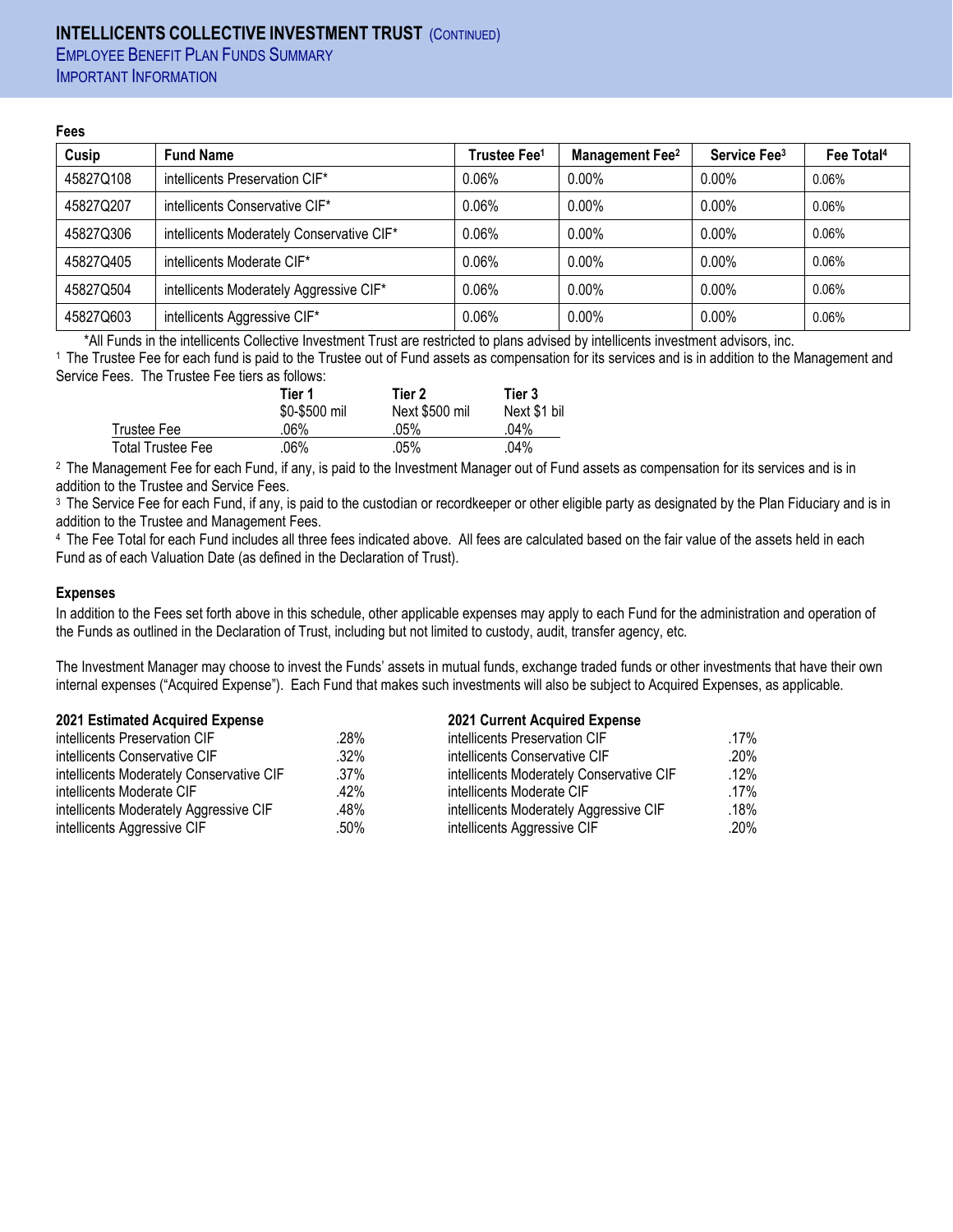IMPORTANT INFORMATION *Investment Products: Not FDIC Insured ● No Bank Guarantee ● May Lose Value*

# **Total Operating Expense**

The total operating expense of each Fund is the total of all fees, expenses, and credits. The expenses of the Funds in the intellicents Collective Investment Trust are as follows:

| <b>Fund Name</b>                         | Fee Total<br>(see above) | <b>Estimated</b><br><b>Acquired</b><br><b>Expense</b> | <b>Estimated</b><br>Administrative<br><b>Expense</b> | Total<br><b>Operating</b><br><b>Expense</b> | Effect on<br>\$1,000<br>Annually |
|------------------------------------------|--------------------------|-------------------------------------------------------|------------------------------------------------------|---------------------------------------------|----------------------------------|
| intellicents Preservation CIF            | 0.06%                    | 0.17%                                                 | 0.05%                                                | 0.28%                                       | \$2.80                           |
| intellicents Conservative CIF            | 0.06%                    | 0.20%                                                 | 0.05%                                                | 0.31%                                       | \$3.10                           |
| intellicents Moderately Conservative CIF | 0.06%                    | 0.12%                                                 | 0.05%                                                | 0.23%                                       | \$2.30                           |
| intellicents Moderate CIF                | 0.06%                    | 0.17%                                                 | 0.05%                                                | 0.28%                                       | \$2.80                           |
| intellicents Moderately Aggressive CIF   | 0.06%                    | 0.18%                                                 | 0.05%                                                | 0.29%                                       | \$2.90                           |
| intellicents Aggressive CIF              | 0.06%                    | 0.20%                                                 | 0.05%                                                | 0.31%                                       | \$3.10                           |

|                                          | 2021 Estimated<br><b>Total Operating Expense Ratio</b> | 2021 Estimated<br>Effect of \$1,000 Annually |
|------------------------------------------|--------------------------------------------------------|----------------------------------------------|
|                                          |                                                        |                                              |
| intellicents Preservation CIF            | $.39\%$                                                | \$3.90                                       |
| intellicents Conservative CIF            | .43%                                                   | \$4.30                                       |
| intellicents Moderately Conservative CIF | .48%                                                   | \$4.80                                       |
| intellicents Moderate CIF                | .53%                                                   | \$5.30                                       |
| intellicents Moderately Aggressive CIF   | .59%                                                   | \$5.90                                       |
| intellicents Aggressive CIF              | .61%                                                   | \$6.10                                       |
|                                          |                                                        |                                              |
|                                          | 2021 Current                                           | 2021 Current                                 |
|                                          | <b>Total Operating Expense Ratio</b>                   | Effect of \$1,000 Annually                   |
| intellicents Preservation CIF            | .28%                                                   | \$2.80                                       |
| intellicents Conservative CIF            | .31%                                                   | \$3.10                                       |
| intellicents Moderately Conservative CIF | .23%                                                   | \$2.30                                       |
| intellicents Moderate CIF                | .28%                                                   | \$2.80                                       |
| intellicents Moderately Aggressive CIF   | .29%                                                   | \$2.90                                       |

# **Estimated Turnover Ratios**

The turnover ratios of the Funds in the intellicents Collective Investment Trust are as follows:

| <b>Fund Name</b>                         | <b>Estimated Turnover</b><br><b>Ratio</b> |
|------------------------------------------|-------------------------------------------|
| intellicents Preservation CIF            | 0%                                        |
| intellicents Conservative CIF            | 0%                                        |
| intellicents Moderately Conservative CIF | 0%                                        |
| intellicents Moderate CIF                | 0%                                        |
| intellicents Moderately Aggressive CIF   | 0%                                        |
| intellicents Aggressive CIF              | 0%                                        |

Turnover Ratios are calculated on an annual basis and are as of the most recent calendar year end after inception. When sufficient Fund history isn't available, Estimated Turnover Ratios will be provided based on the strategy employed outside of the Funds.